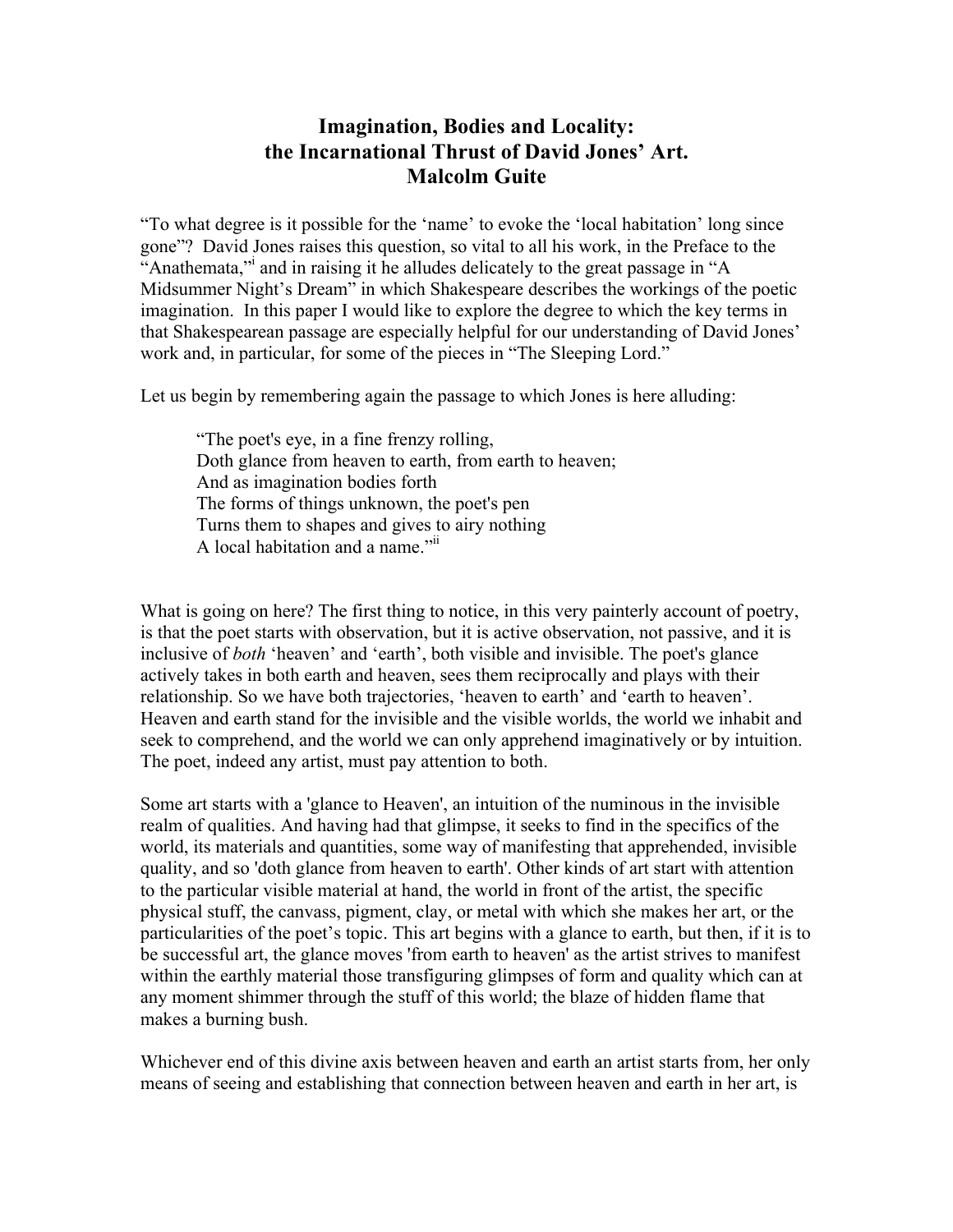imagination. Imagination is at the heart of all artistic making, knowing and seeing, whether that art is poetic or visual.

And so having established the field of our art as always *both* heaven *and* earth, Shakespeare goes on to describe how imagination itself is at work:

"And as Imagination bodies forth The form of things unknown the poet's pen Turns them to shapes..."

This is astonishing language, especially the juxtaposition of the words 'imagination' and 'bodies' and the use of 'bodies' as a verb!

After the first 'stage' of observation or 'glancing' where the mind of the artist is receptive, comes stage two: an active imaginative shaping, and giving of form. And that form is expressed as 'body', body with all its association of life and growth, of finitude and particularity. The work of imagination is a kind of birthing, a gift of living imaginative form, the making of something that will have its own life and growth and history after the artist has passed on. Because a work of art, in Shakespeare's view, is a living body. It can, in a phrase he uses later in this scene, "grow to something of great constancy."<sup>iii</sup>

And what exactly is 'bodying forth'? How does it relate to the original artistic challenge, which is the challenge of linking heaven and earth, in the widest senses of those words? Shakespeare answers that question with an image at once of hospitality, particularity and availability:

"…the poet's pen Turns them to shapes and gives to airy nothing A local habitation and a name."

Here we come to the heart of the matter and to 'local habitation' and 'name,' the two phrases which particularly struck Jones. For most people the 'glance' to heaven is just that, a 'glance' and no more, a fleeting glimpse, easy to dismiss and overwrite, ignore and explain away. But the artist, by the magical 'bodying' power of imagination is able to make a body and build a home for that fleeting glimpse, that airy nothing that is always escaping us. The artist makes a home in which that glimpse can root and grow, be found again and again, made knowable and available to us. We have that experience constantly, returning to poems and paintings which keep giving 'more than they have,' (see below p.??) flowing with new life on each visit because the glimpse which imagination has bodied forth in them has a home in which it can "grow to something of great constancy."

Elsewhere in this same speech Shakespeare pairs the complementary words 'apprehend' and 'comprehend' alongside the complementary ways of knowing 'reason' and 'imagination.' He says that imagination 'apprehends' more than cool reason ever 'comprehends', and again that if imagination "would but comprehend some joy/it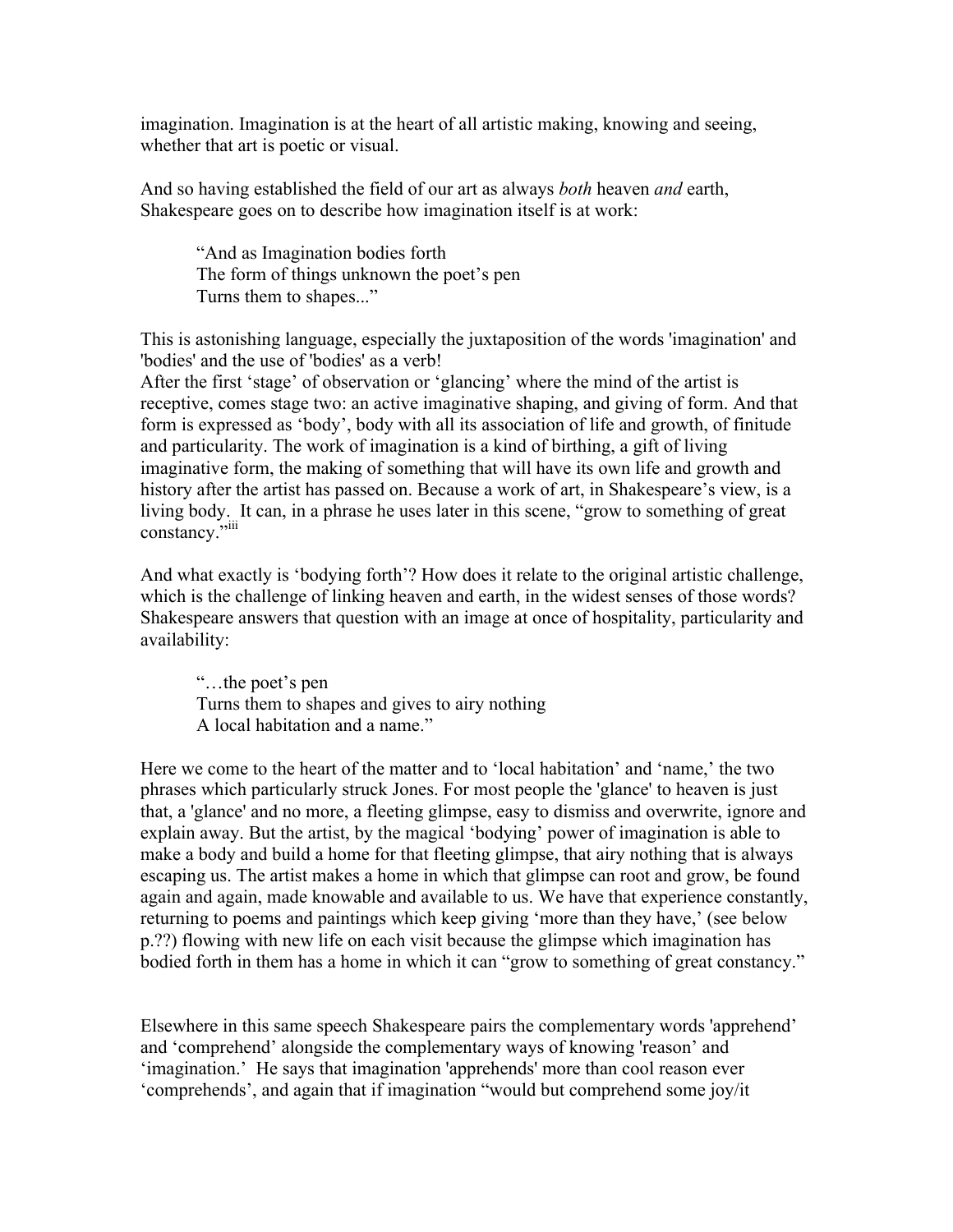apprehends some bringer of that joy."iv The artist in her imaginative 'bodying forth' is building a bridge between apprehension and comprehension. All great art is a bridge with one foot in the world of comprehension, the visible, the earth, and one in the realm of apprehension, the invisible, heaven.

What might be the key terms from this passage particularly apposite to Jones' work? In the Preface to "Anathemata" he has already highlighted 'name' and 'local habitation.' To this, I think, we should add 'glance', 'shapes' and 'bodies.' Jones began his imaginative and artistic life as a visual artist, so let us begin with 'glance' and think about the kind of quality of glancing, of looking, which Jones' art involves.

Shakespeare describes the poet's glance as constantly crossing or re-crossing the limnus between heaven and earth, invisible and visible, apprehension and comprehension. It includes shapes and renders particular the *visibilia* of earth, but it does not leave us there. Rather it opens for us the possibility of both seeing and seeing through or beyond. To borrow the words of Shakespeare's younger contemporary, George Herbert: "A man that looks on glass/ on it may stay his eye/ or if he pleaseth, through it pass and then the heavens espy."<sup>V</sup> David Jones' art offers us this possibility to a supreme degree and – not surprisingly – many of his paintings involve windows, casements, translucent glass and an extraordinary effect of multi-layering in which apparently opaque objects nevertheless acquire a certain transparency or translucency. Since we will be looking at some of his later poetic works in "The Sleeping Lord," it may be well to focus the qualities of his Shakespearean glance on one of his later visual works. All that is best in that glance seems to me to be in the full Shakespearean sense "bodied forth" in the extraordinary work "Flora in Calix-Light."

To describe this picture as a drawing with watercolour of three translucent chalices on a table by an open window amidst a plethora of flowers would not even begin to suggest its extraordinary and numinous fullness or the effect it has on the viewer. As Rowan Williams emphasized in his brilliant Chapter on Jones in "Grace and Necessity,"<sup>vi</sup> for Jones, the Thomistic insight absorbed through the works of Jaques Maritain that "things are more than they are and they give more than they have<sup>"vii</sup> was essential to his whole way of seeing the world and being an artist. In "Flora in Calix-Light" everything, down to the smallest detail, is abundantly "more than it is" and "gives more than it has." {\*Expand n this? -- KHS}. Even in the naming of the local habitation which is his painting, Jones suggests a multi-layered fecundity. "Flora" evokes the goddess of spring and of flowers, but also – for those familiar with Jones' other work, Blodeuedd – and both these figures are gathered into Mary. The word "calix" is equally full and brings with it its association not only with the magical and self-renewing chalices of legend, but ultimately with the chalice at the mass. Anne Price-Owen brings out some of these rich evocations:

"… the three crystal glasses reference the crosses on Calvary. Flowers, evoking remembrance, and also the goddess of Spring and season of re-birth, are reminiscent also of Eastertide, the Crucifixion and the Resurrection, for Jones identified the BVM as Christianity's singular embodiment of the multitude of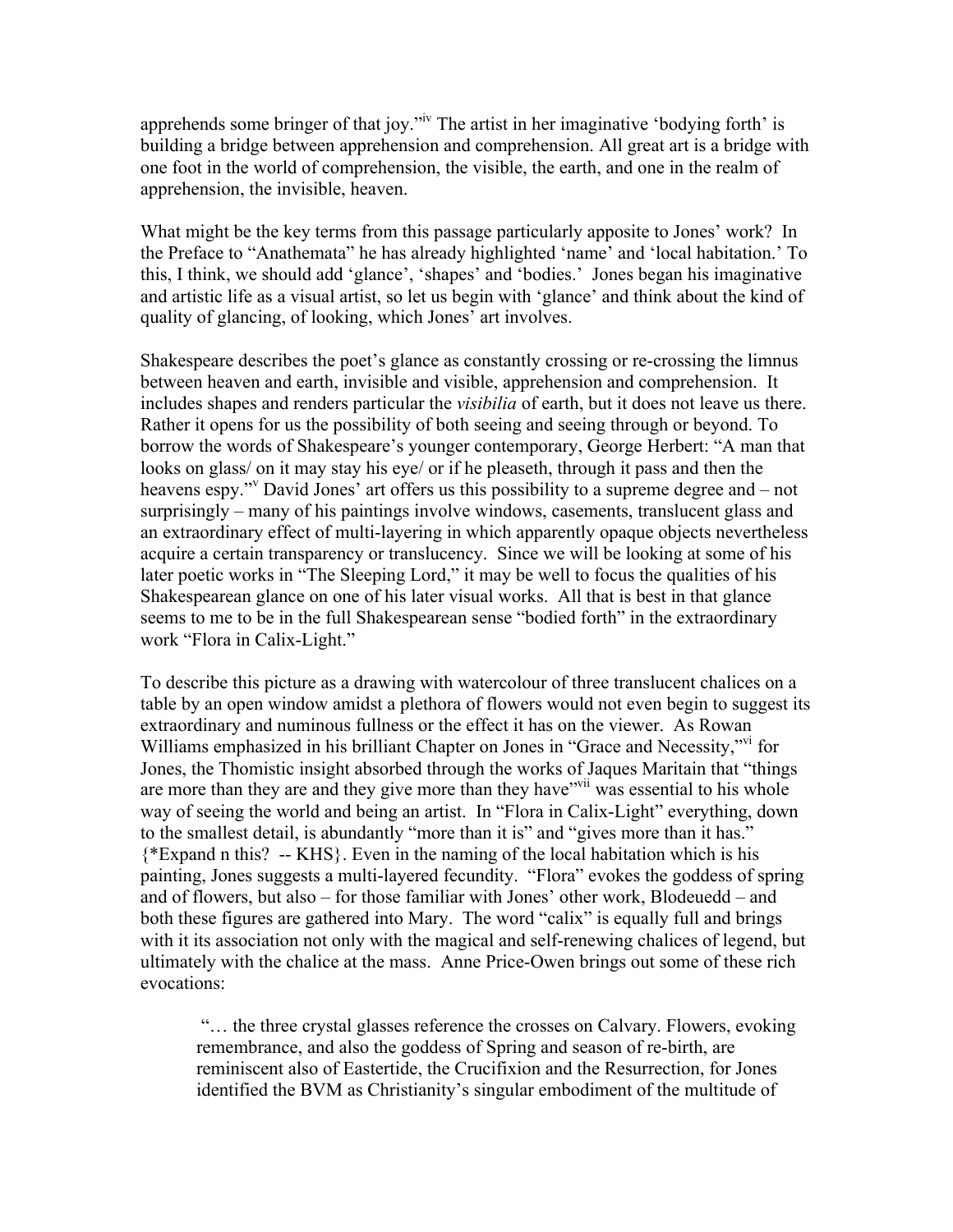mythical goddesses of the pre-Christian era. Light, signifier of epiphany, and flowers, tremble and clamour over the whole picture, infiltrating it with divine beneficence. Calyx is the flower's cup (and Eucharistic chalice), but by his title Jones implies that this is from where the light emanates, thus alluding to the fecundity of Spring, and also Mary who bore Christ. Overall, the tenuous lines and brushstrokes suggest, rather than delineate, the insubstantial forms before us; insubstantial because they comprise numerous, mutable particles that are comprehended by light. Jones offers us an insight into an alternative domain wherein all matter is in communion with a numinous spirit. The translucent containers on the table at the 'front' of the picture are hardly more clearly defined than the architectural and organic forms in the background. The colours of the exterior world shine through the table top discrediting the notion that windows function as dividers. On the contrary, they operate as bridges between the internal and external "<sup>viii</sup>

Price-Owen's comment on the calyx as 'eucharistic chalice" is, of course, crucial here. As we will see later, the notion of *anamnesis*, that form of memory in which the past is made present, supremely instanced in the sacrament of communion, is central to Jones' art. The other axis on which the poet's 'glance' is moving back and forth is the axis between past and present, as well as the one between heaven and earth. The *anamnesis* of the Eucharist is the moment at which both past and present, heaven and earth, meet and form a crossing place which is in every sense the *crucis* on which everything turns. The "Anathemata" is the poem in which Jones' Art fuses with the Sacrament that makes that *crucis* present and brings us to the 'axile tree' on which Christ unites the worlds our fall has divided.<sup>ix</sup>

Price-Owen's comment, therefore, that the windows and translucencies of this picture act not as dividers, but as bridges is also crucial. In my own work on the poetic imagination, $x<sup>x</sup>$  I have also written about the successful work of art as a bridge between the comprehension of what can be known and seen and the glimmerings of apprehension towards which the comprehended object beckons us. But this bridging between comprehension and apprehension, between the *visibilia* of the painting and the *invisibilia* that glimmer through them is not achieved by the simplification or abstraction of what is represented. On the contrary, the painting is abundant, almost over-abundant, with particular representations, specific and peculiar information passed on to us from Jones' observation and through his pencil. As Rowan Williams says of this picture:

**"**This is how you paint 'excess': by the delicate superimposing of nets of visual material in a way that teases constantly by simultaneously refusing a third dimension and insisting that there is no way of reading the one surface at once. As in the Byzantine icon, visual depth gives way to the time taken to 'read' a surface...."<sup>xi</sup>

What we observe here is what Jones as early as 1935 has observed in his own work and identified as a particularly Celtic element in his approach "a certain affection for the intimate creatureliness of things – a care for, and appreciation of the particular genius of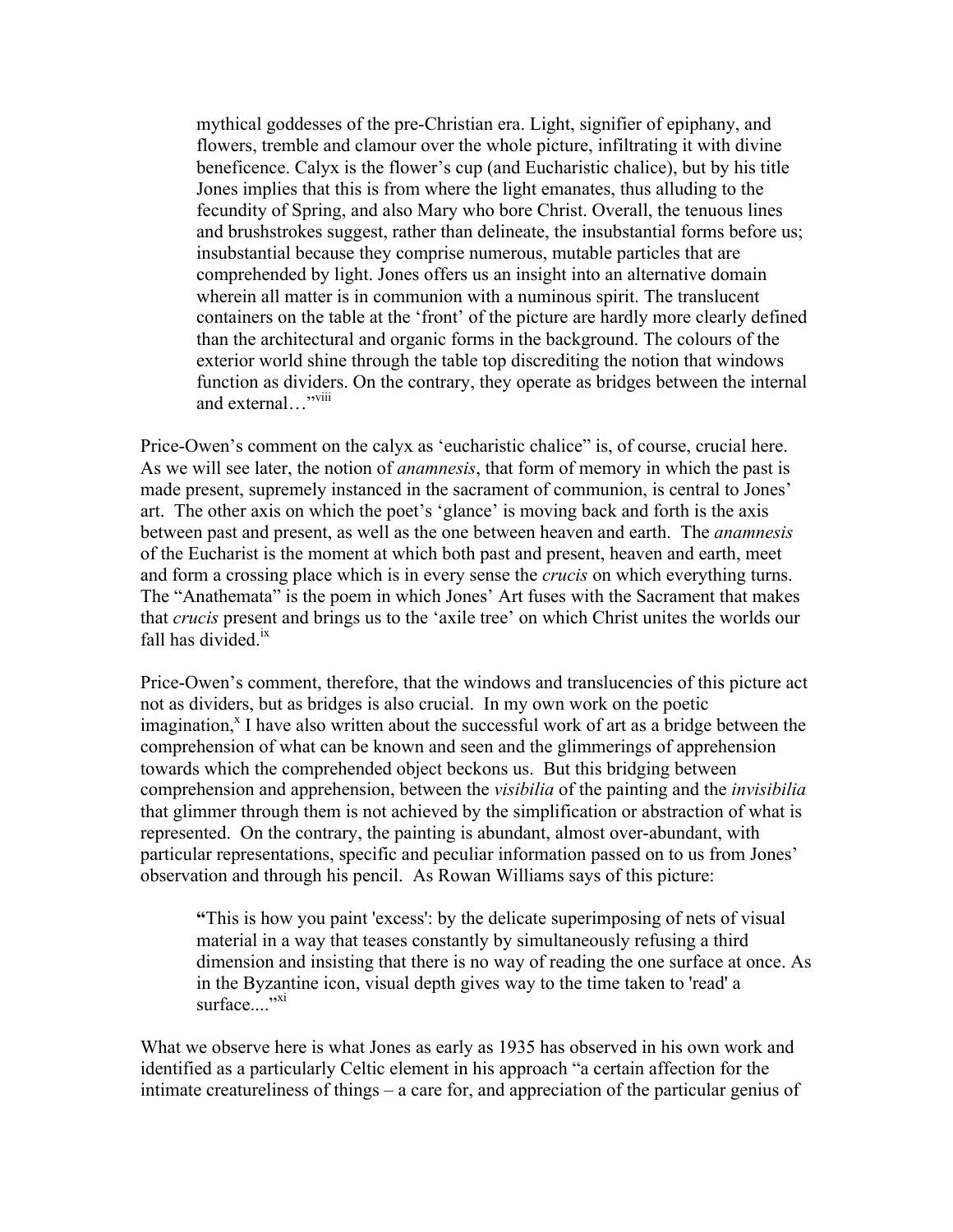places, men, trees, animals, and yet withal a pervading sense of metamorphosis and mutability."<sup>xii</sup> That phrase "appreciation of the particular genius of place" brings us back to Jones' allusion to Shakespeare's "local habitation and a name," with which we opened this essay. Shakespeare says that by bodying forth the form of things unknown and turning them to shapes the poet – or, for that matter, the painter - is able to give "to airy nothingness a local habitation and a name." But whatever may have been possible for a  $16<sup>th</sup>$  century playwright, Jones, like his fellow modernists Joyce and Eliot, was acutely aware that – after the massive cultural breaks and shifts at the end of the  $19<sup>th</sup>$  century - in a modern technocratic society things were not so simple. Where and how is the poet to find that local habitation and that name? In the run up to his question about whether it is possible for the 'name' to evoke the 'local habitation,' Jones writes:

> "Normally we should not have far to seek: the flowers for the muse's garland would be gathered from the ancestral burial-mound – always and inevitably fecund ground, yielding perennial and familiar blossoms, watered and, maybe, potted, perhaps 'improved', by ourselves. It becomes more difficult when the bulldozers have all but obliterated the mounds, when all that is left of the potting-sheds are the disused hypocausts, and when where was this site and were these foci there is *terra informis."xiii*

It is out of this dilemma that Jones' art arises. It is precisely in the tension between his loyalty to the ancestral burial mound and his acute awareness of the obliterating bulldozers, in his desire to give form to *terra informis* that he finds, forms and shapes both his painting and his poetry.

The work which most completely embodies this desire to redeem and in turn be redeemed by a local habitation and a name - a habitation always under threat of obliteration - is "The Tutelar of the Place."xivThis poem is an evocation of the feminine wombing and birthing power that bodies forth our life as particular and local, so, at one level, it is an evocation of the local goddess of becoming. At another level it is an evocation of the embodying imagination, the muse who gives birth. And, ultimately, at the end of the poem, all these evocations gathered into an invocation of Mary as the "Womb of the Lamb." For none of these mutually enfolded and numinous presences is named at first and there is great concern with the nature of that naming. What we begin with is a list of what she, the Tutelar of the Place, loves and protects:

"She that loves place, time, demarcation, hearth, kin, enclosure, site, differentiated cult, though she is but one mother of us all: one earth brings us all forth, one womb receives us all, yet to each she is other, named of some name other…"xv

Though she may have many names, Jones asserts that she is only rightly named in the particular language of her 'local habitation' as he says: "she's a rare one for locality."<sup>xvi</sup> As the poem gathers in detail and intensity from its first play on the nursery rhyming of Jack and Jill to its wide inclusion of every home and hearthstone, we become aware that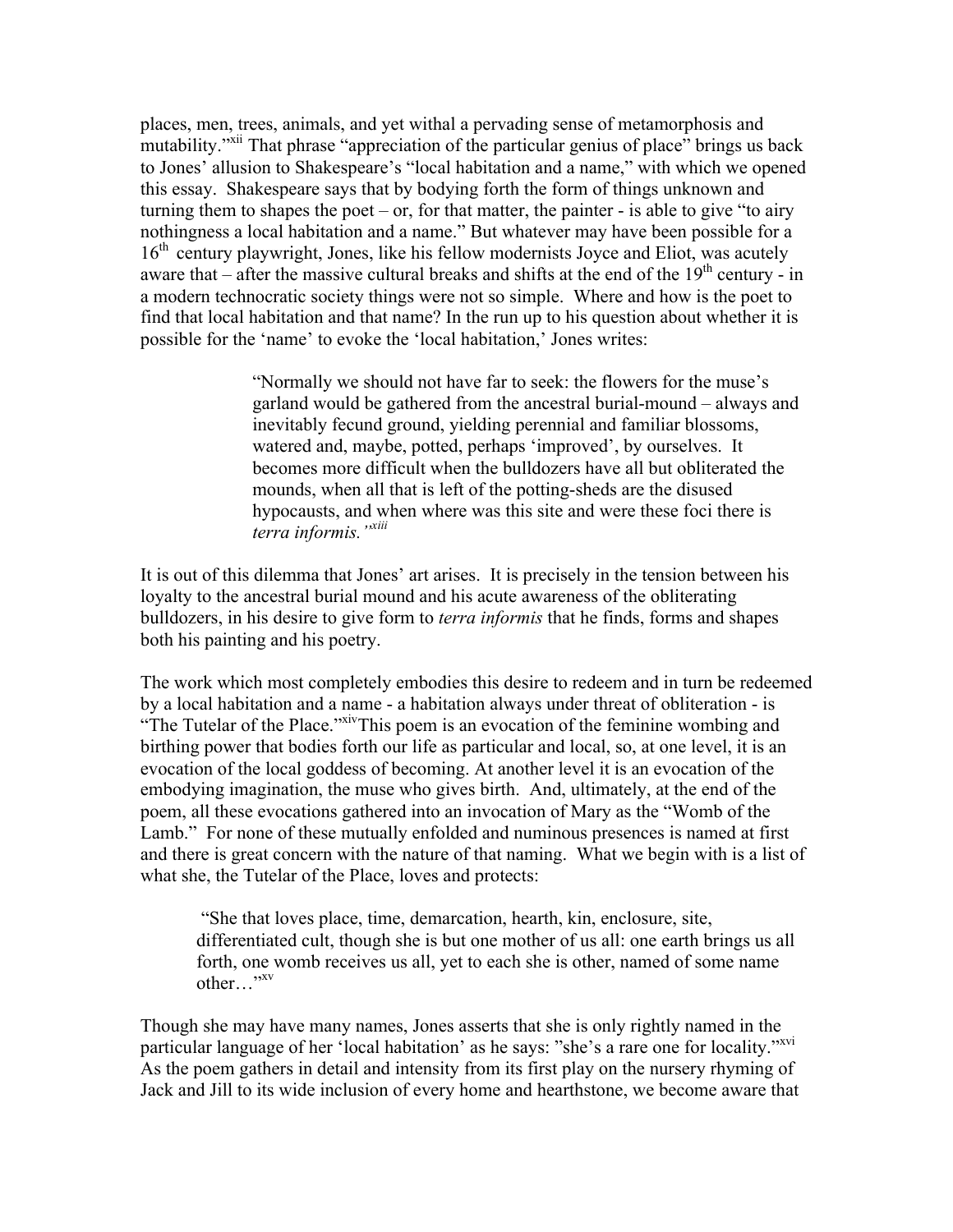this is no mere poetic invocation for its own sake, but is a prayer of desperation, a prayer for protection in the midst of war. It is a prayer asking the Tutelar of the Place to protect us, a prayer for all places in their particularity, to save that very particularity from the assaults of an undifferentiated globalizing culture, whose aim is "to liquidate the holy diversities." So the poet, echoing a litany for Mary, prays:

"Queen of the differentiated sites, administratrix of the demarcations, let our cry come unto you. In all times of imperium save us when the *mercatores* come save us from the guile of the *negotiatores"xvii*

This passage is very prescient, if not prophetic of the way in which the driving force of undifferentiating globalism comes from the *mercatores* and the *negotiatores*, the merchant and the market. Jones' litany of the "rootless uniformities" is contrasted with the Tutelar's protection of "particular perfections."

"When they proscribe the diverse uses and impose the rootless uniformities, pray for us. When they sit in *Consilium* to liquidate the holy diversities mother of particular perfections queen of otherness mistress of asymmetry patroness of things counter, parti, pied, several protectress of things known and handled help of things familiar and small wardress of the secret crevices of things wrapped and hidden mediatrix of all the deposits margravine of the troia empress of the labyrinth receive our prayers."xviii

But how is the Tutelar of the Place, now clearly emerging as Mary, to answer these prayers and to protect the goodness of "particular perfections," "things counter, parti, pied, several…" "things known and handled .." "things familiar and small…"?<sup>xix</sup>

Answering that question brings us to the heart of Jones' work and also to the deepest root of the Shakespearean passage to which he was alluding and that answer is: incarnation. As Jones beautifully puts it towards the end of the Tutelar, where he asks Mary:

"In the December of our culture, ward somewhere the secret seed under the mountain, under and between, between the grids of the Ram's survey when he squares the world-circle.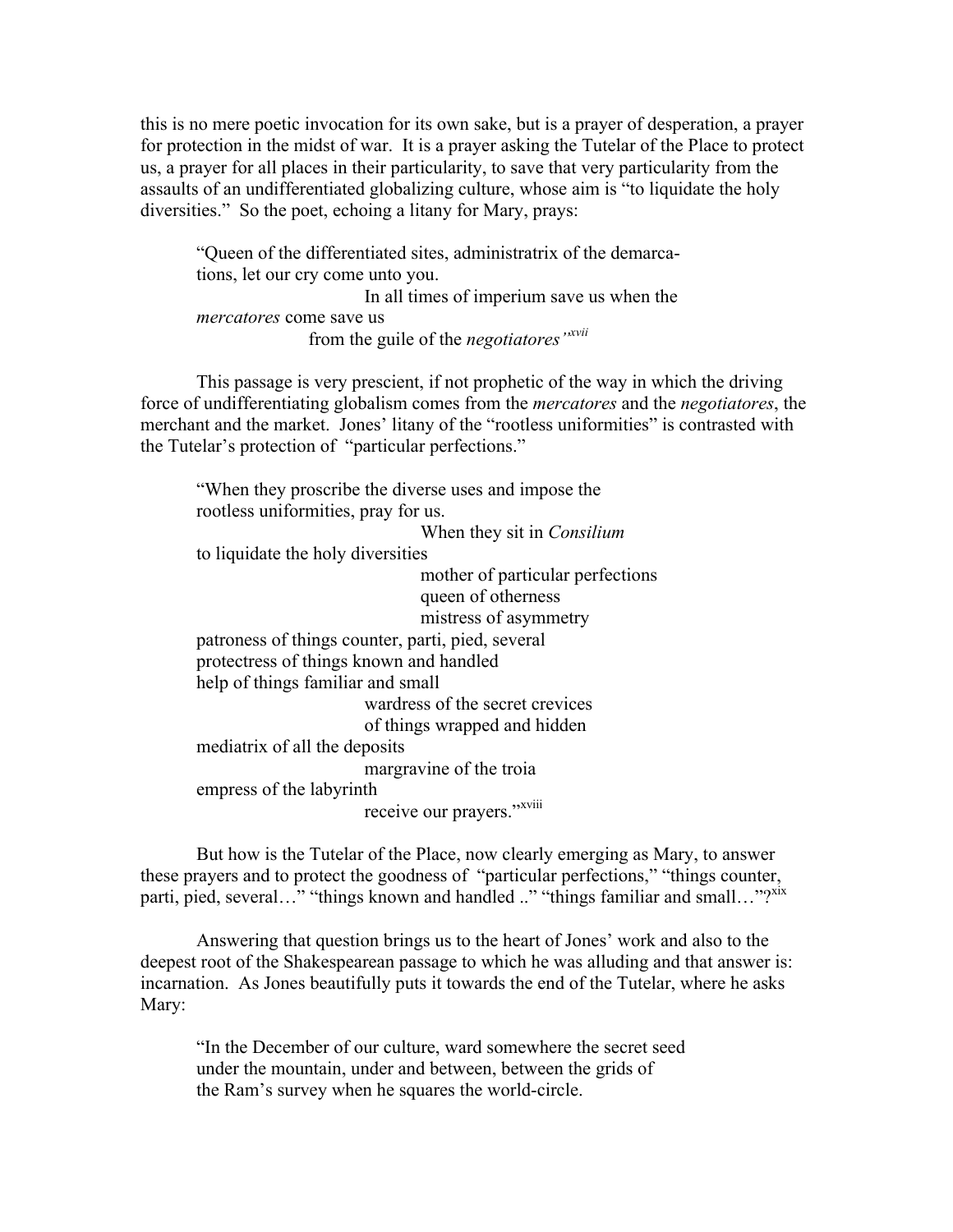Sweet Mair devise a mazy-guard in and out and round about double-dance defences countermure and echelon meanders round the holy mound

fence within the fence"xx

Here the womb in which the Word is made flesh also becomes the particular and protecting hearth enclosure in which the seed of a renewing art and culture can be preserved and germinate, so Jones ends this poem with the words, echoing the words of Nichodemus in John;

"Open unto us, let us enter a second time within your stola/folds in those days – ventricle and refuge both, *hendref* for the world/winter, asylum from world/storm. Womb of the Lamb the Spoiler of the Ram.<sup>xxi</sup>

In this poem the consonance and congruence between the poet's calling to incarnate meaning into the local and particular and Mary's vocation to be the one through whom the Word is made flesh, is made explicit but it was always implicit in Shakespeare's great description of how the poetic imagination works.

Here everything turns on the word 'bodies': "Imagination bodies forth the form of things unknown." As we observed earlier, Shakespeare's extraordinary juxtaposition of the words 'imagination' and 'bodies' is made even more extraordinary by his use of the word 'bodies' as a verb in the present continuous. Here the fleeting disembodied halfapprehended intuitions of the imagination are made actual and particular, bodied forth. But we can read the same words as a description of incarnation, or what it means to say "the Word was made flesh and dwelt among us" and Shakespeare seems to be alluding to that corollary of the bodying forth of the Word, his dwelling among us, when he uses those terms that Jones so loved and needed: "a local habitation and a name." Indeed, one could go further and suggest that it is God's prime and eternal act of bodying in Christ that undergirds and ultimately validates our human efforts as artists to incarnate meaning.

That Jones is well aware of this continuity and congruence between incarnation and art is made abundantly clear in his seminal essay "Art and Sacrament," published in "Epoch and Artist,"xxii because for Jones the sacraments of the Church draw from and are in continuity with the incarnation of the Word. And Christ's own institution of the sacrament of communion is effected not only by his divinity, but by his humanity, his "anthropic sign-making," his belonging to the genus of man, the sign-maker. This is why both of Jones' great works "In Parenthesis" and "Anathemata" are throughout shaped and informed by that most incarnational of moments, the sacring of the mass.

As he makes clear at the end of "The Tutelar of the Place," the incarnation, 'the Lamb in the Womb,<sup>\*\*\*iii</sup> is set over against an abstracting and discarnating culture which Jones so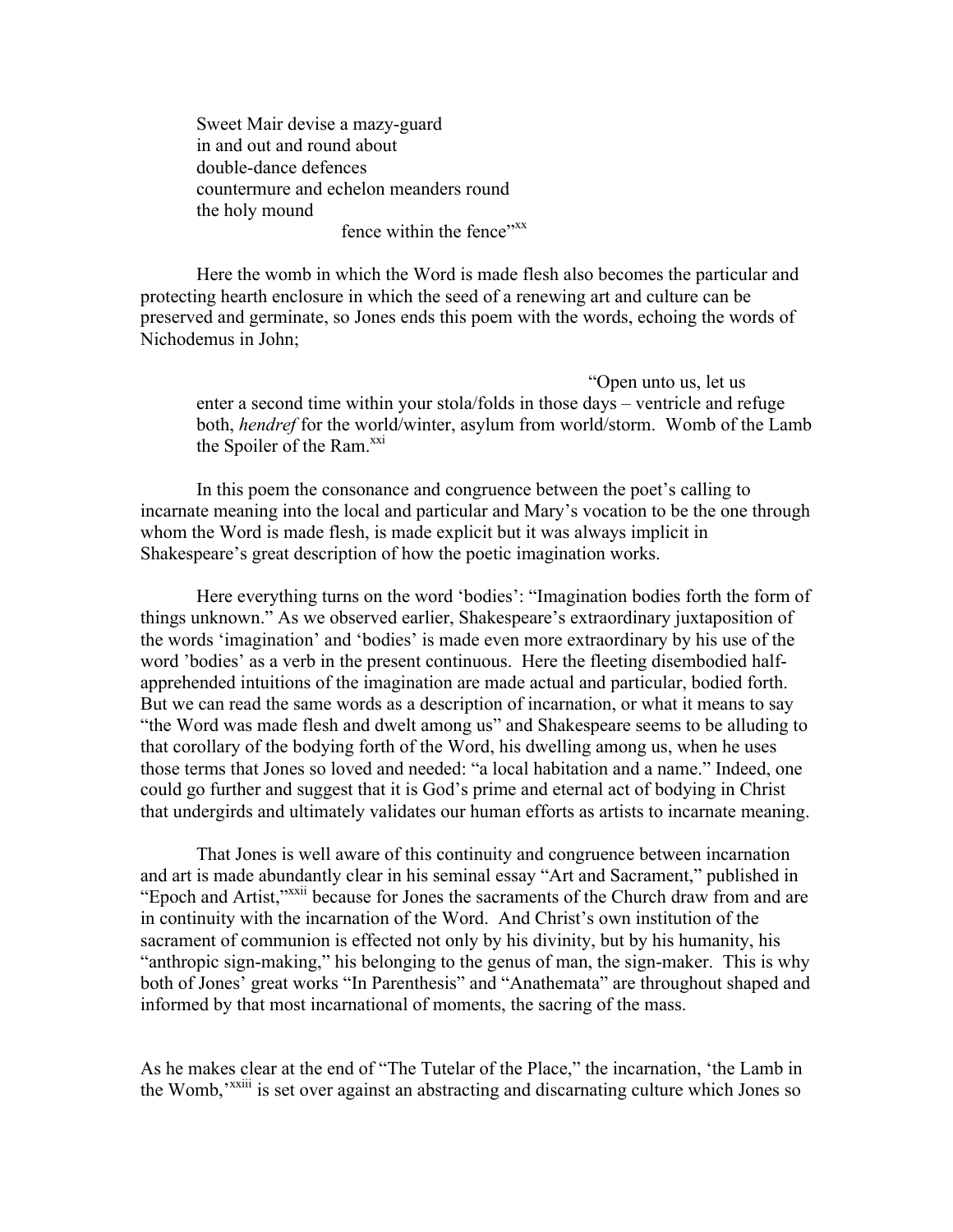succinctly calls "The Ram's Book of Death" It is in this context that Jones is particularly preoccupied with the *hidden* aspect of incarnation, or rather with incarnation as a form of hiding or as something hidden. God is incarnate in Christ, but amidst the dislocations of modern life, the artist must always be asking the question: 'where' is the incarnate Christ? Where is he hidden? And that question is, of course, the subject of the poem with which Jones chooses to open "The Sleeping Lord" : "A, a, a, Domine Deus." As Jones says in that poem

"It is easy to miss Him

at the turn of a civilization." $x$ <sup>xxiv</sup>

Although it seems, from this poem, that Jones cannot find Him "amidst the trivial intersections" and the "dead forms" of our culture, that does not mean he stops looking or stops inviting us to look. Perhaps this opening poem is in part an invitation to us to seek our incarnate Lord hidden in this poem itself and in the poems and images that follow in this collection.<sup>xxv</sup> If I am right about the huge importance for Jones of "local habitation" and place" the particularities of the land itself, in understanding the incarnate personhood of Christ, then we should look particularly to those figures in Jones' work in which person and place are so fused or intermingled as almost to become one and this is exactly what we find in "The Hunt," the poem which immediately follows "The Tutelar of the Place."

This fragment, which describes Arthur and the men of Britain hunting the wild boar, begins with a great chant of ingathering. If it is a gathering of the tribes of Britain, it is a truly inclusive and, to use a modern term, non judgmental gathering

"…if there were riders from the Faithful Fetter-locked War-Band there were riders also from the Three Faithless War-Bands"<sup>xxvi</sup>

This is a gathering of the high and the low, the virtuous and the fallen, "the free and the bond,"<sup>xxvii</sup> but in the midst of the gathering Jones brings our focus on to the figure of Arthur, "the lord of the conspicuous scars," "whose face is furrowed with the weight of the enterprise"<sup>xxviii</sup>

From the outset Jones' poetry invites us into a multi-layered, indeed, triple vision, in which we see Arthur, then we see Arthur in terms of landscape, and then within both Arthur and the land we discern the hidden presence of the Incarnate One. So, Jones writes of the figure of Arthur:

"…if his forehead is radiant Like the smooth hill in the lateral light It is corrugated Like the defences of the hill because of his care for the land And for the men of the land."<sup>xxix</sup>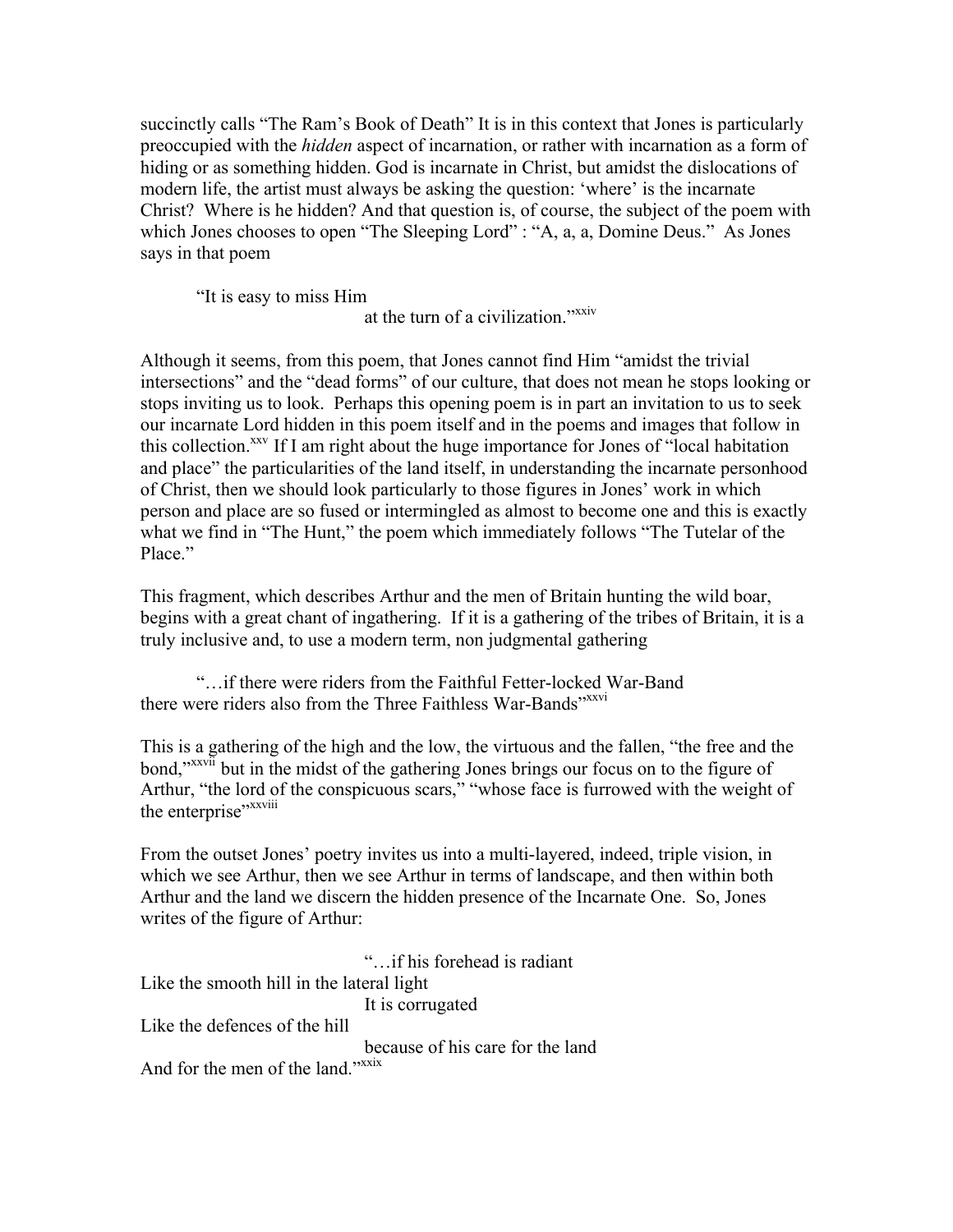This is the first fusion with the land and is followed immediately by the evocation of the Christ-like tears of compassion.

"If his eyes are narrowed for the stress of the hunt and because of the hog they are moist for the ruin and for love of the recumbent bodies that strew the ruin.<sup>"xxx</sup>

As if to emphasize the multi-layering of the imagery in his text, Jones gives us the layered image of Arthur's "embroidered habit," but through its tears the gleam of the bruised and wounded limbs beneath, wounds which are themselves given by the land he loves.

 "If his embroidered habit is clearly from a palace wardrobe it is mired and rent and his bruised limbs gleam from between the rents, by reason of the excessive fury of his riding when he rode the close thicket as though it were an open launde"<sup>xxxi</sup>

What follows is a deeply incarnational reading of Christ's Passion in which Christ/Arthur almost becomes, in pain and love, the landscape through which he rides, as though Person were becoming Place, local habitation and name.<sup>xxxii</sup> And indeed in all that follows we should note the powerful, almost incantatory quality of the poetry, full of lovingly observed particulars. We hear, named and noticed, all the particularity and variety which Mary, the Tutelar of the Place, has saved from the namelessness and the placelessness of the Ram.

"…(indeed, was it he riding the forest-ride or was the tangled forest riding?)

 for the thorns and flowers of the forest and the bright elmshoots and the twisted tanglewood of stamen and stem clung and meshed him and starred him with variety

 and the green tendrils gartered him and briary loops galloon him with splinter/spike and broken blossom twining his royal needlework

and ruby petal points counter the countless points of his wounds..."<sup>xxxiii</sup>

This "twisted tanglewood stem" "starred" with "variety," with "green tendrils and briary loops", could itself be a description of what Jones showed us in "Flora in Calix-Light" the painting with which we began this essay. And it makes us realize that that painting too is about both the incarnation and the Passion. We look again at the three chalices, at the thorns and briars, and see the Passion transfigured in the new light and life that it has brought. Indeed the term 'flora" is used in the beautiful description of Christ/Arthur in "The Hunt:"

"He was caparisoned in the flora of the woodlands of Britain… who rode for the healing of the woods." xxxiv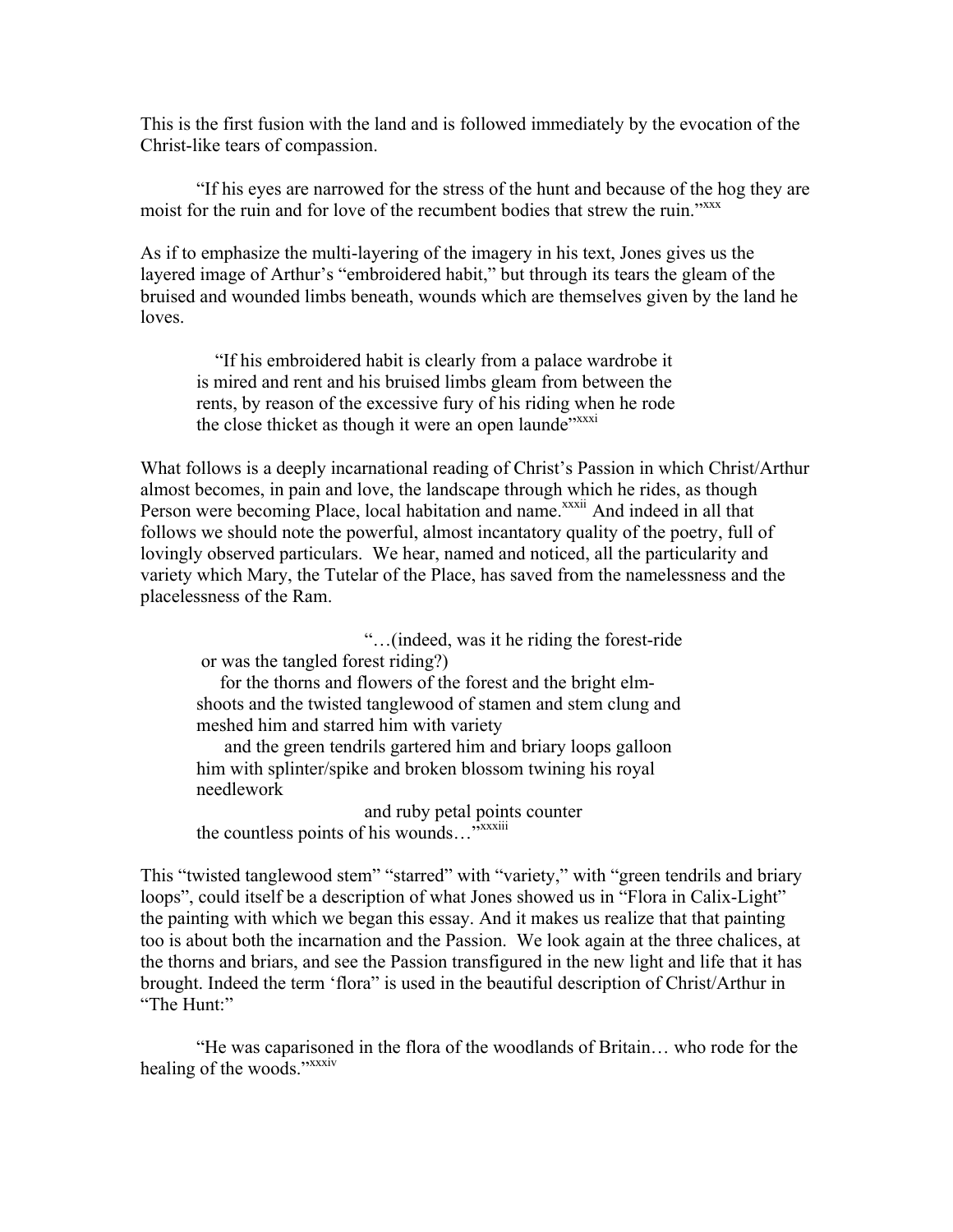In this beautiful inter-layering of the memories of particularity and place, Christ has found a new local habitation and a name as

"…the speckled Lord of Prydain in his twice-embroidered coat the bleeding man in the green and if through the trellis of green and between the rents of the needlework the whiteness of his body shone so did his dark wounds glisten."<sup>xxxv</sup>

So let us return, in conclusion, to Jones' original question, posed in the Preface to "Anathemata":

"To what degree is it possible for the 'name' to evoke the 'local habitation' long since gone?"

In light of the achievement of Jones' writing and art we must answer ' to an extraordinary degree, but only by means of an extraordinary art.' As we hinted in our brief comment above on "Anathemata" and Sacrament (see above, p. ?,]Jones achieves this extraordinary art not only by moving us on the horizontal axis of place or the vertical axis of transcendence, movement from 'earth' to 'heaven and from 'heaven' to 'earth,' but also by movement on a third axis, which is time itself. If T.S. Eliot was quick to notice and applaud Jones as a writer of 'genius' (see Eliot's Introduction to "In Parenthesis") then Jones in turn saw in Eliot a modernist master who had successfully addressed the problem of how we evoke what is 'long since gone' without escaping from or being unfaithful to our own time and place, to the epoch in which we have been called to exercise our art. Eliot addresses that problem in his seminal essay "Tradition and the Individual Talent," published in 1919, an essay whose terms anticipate and go right to the heart of Jones' own approach to the problems of time and place, past and present. At the core of that essay is Eliot's assertion that "the historical sense involves a perception not only of the pastness of the past, but of its presence."*xxxvi* 

For Eliot, as for Jones, 'the whole literature of Europe,' (indeed, for Jones, the whole of human culture)

"…has a simultaneous existence and composes a simultaneous order. This historical sense, which is a sense of the timeless as well as of the temporal and of the timeless and of the temporal together, is what makes a writer traditional. And it is at the same time what makes a writer most acutely conscious of his place in time, of his own contemporaneity.

No poet, no artist of any art, has his complete meaning alone." xxxviii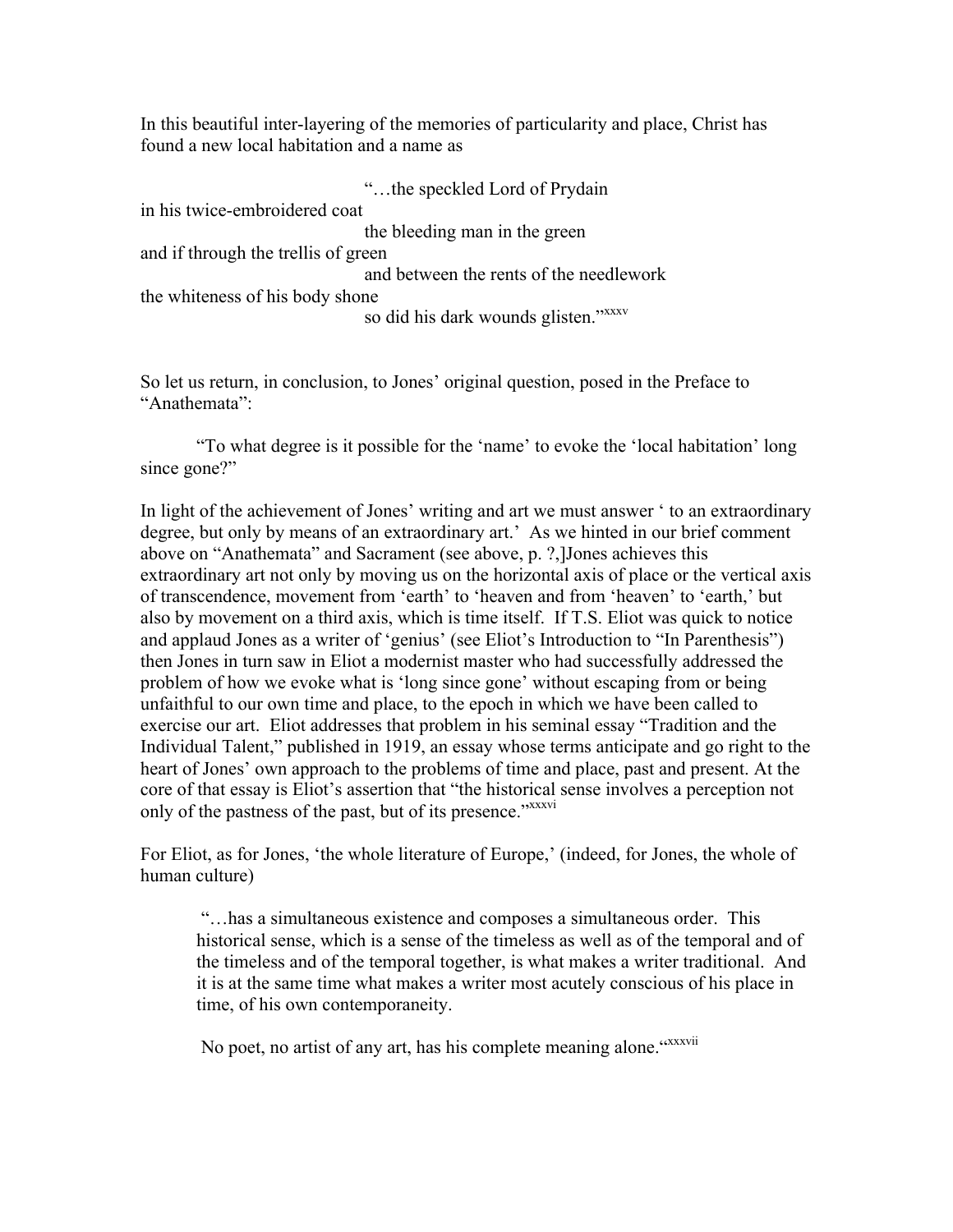Eliot sums up all he has to say and all he passes on to Jones in an extraordinarily telling phrase: "And he (the poet) is not likely to know what is to be done unless he lives in what is not merely the present, but the present moment of the past, unless he is conscious, not of what is dead, but of what is already living."xxxviii The phrase "the present moment of the past" itself has extraordinary weight and moment. The word 'moment' might at first simply suggest 'instant,' 'a moment in time,' that moment in the present when, for a second or two, the past seems living and present. But this is not all the word is doing. In the context of Eliot's work it carries both its other senses: the sense of moment meaning 'importance,' 'significance,' 'something of great moment,' but also and perhaps most vitally, the sense of 'moment,' 'momentum,' 'weight,' 'push,' it is the moment, the push of a re-discovered or re-actualised past which carries the weight or moment to resist or push back against the vicissitudes of the present. Jones' work is full of these "present moments of the past" in all three senses. In "Anathemata" and in the fragments from "The Sleeping Lord" which we have been discussing, he not only evokes those moments when the immemorial presence, the Tutelar of the Place, the name evoked, the long memory of landscape itself, are suddenly made present in the contemporary form of the poem, but also he piles these moments together, he *shapes* them with a peculiar and particular force, so that as we read, they begin to acquire sufficient 'moment' to push back against the "obliterating bulldozers," to give form to *terra informis* and re-establish the ramparts of a numinous enclosure for the Tutelar of the Place.

Eliot calls for the poet to make present the "present moment of the past." Jones does this not simply by the evocation of local habitation and name, but supremely by an act of forming or shaping, as Shakespeare had said "the poet's pen turns them to shapes." The question arises, given the 'break,' the radical discontinuities between the terrifyingly mechanized twentieth century and all the centuries which preceded it, what form is adequate? What form can both evoke and contain the things to be found on the 'ancestral burial mound' and yet be honest about the time and place in which it is written? The answer to that question is perhaps to be found in the subtitle of "The Sleeping Lord" – "The Sleeping Lord and other fragments." All the beautifully wrought shapes and forms of this last collection of Jones' are presented as fragments, evoking perhaps Eliot's own line in "The Wasteland," "these fragments I have shored against my ruins."<sup>xxxxix</sup> It may be part of the truth which Jones has to tell that in our fragmented culture the fragment itself is the best form for truth-telling, certainly in Jones' hands the fragment is at once a witness to the brokenness and also the continuity which is the subject of his art.

 <sup>i</sup> Jones, D, "Anathemata," first published 1952, Faber paperback edition 1955, p. 25.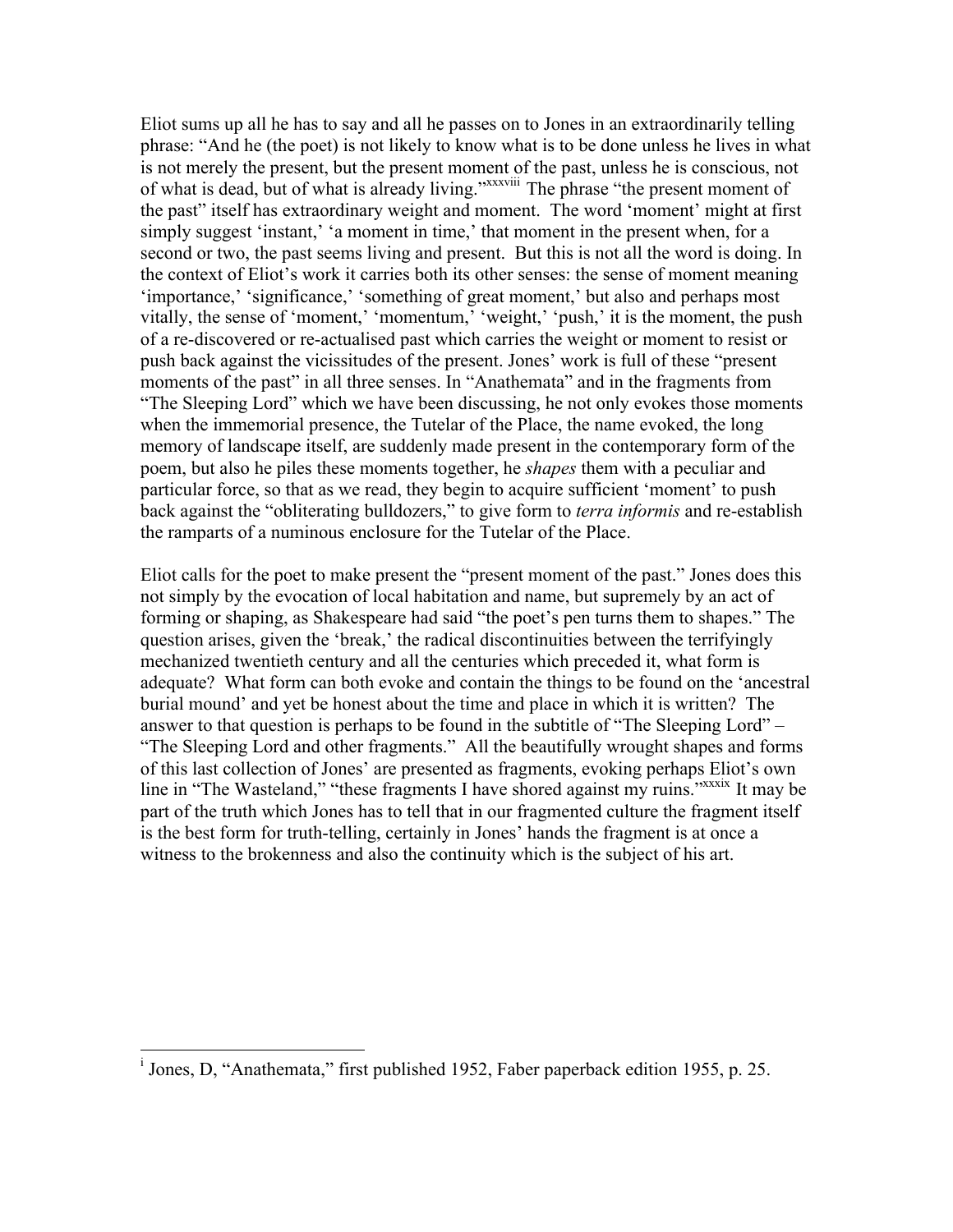vi Continuum, London, 2005.

 $vii$  Ibid, p. 60, p. 61.

viii http://www.flashpointmag.com/priceowen.htm].

 $\alpha$ <sup>x</sup> Guite, Malcolm, "Faith, Hope and Poetry," Ashgate, 2010.

xiii Jones, D., Preface to Anathemata, first published 1952, Faber paperback edition 1972, London, p. 25.

 $xvi$  Ibid., p.59.

 $xvii$  Ibid., p. 62.

 $x$ <sup>viii</sup> Ibid., p. 62.

 $\frac{xx}{xx}$  Ibid., p. 62.<br> $\frac{xx}{xy}$  Ibid., p. 64.

 $xxi$  Ibid., p. 64.

 $\frac{x}{x}$ <sup>xxii</sup> First published in 1959, Faber paperback edition 1973 pp 143-179.

xxiii Jones, D. "The Sleeping Lord and other fragments," first published 1974, Faber paperback edition 1995, London, p. 64.<br><sup>xxiv</sup> Ibid. p.63.

xxv I am indebted to Elizabeth Powell in unpublished thesis work for Cambridge University, for this approach to "A, a, a Domine Deus."

 $x$ <sup>xxvi</sup> Ibid., p. 65.

xxvii Ibid., p. 66.

 $x$ <sup>xxviii</sup> Ibid. p. 67.

 $\frac{xxix}{xx}$  Ibid. p. 67.

 $x$ <sup>xxxi</sup> Ibid. p. 67.

xxxii This fusion of Person and Place is, of course, even more thoroughly invoked and explored in "The Sleeping Lord," the fragment from which the whole collection takes its title. But to begin to open out that piece would require another chapter all to itself.

 $\frac{xxx}{xy}$  Ibid., p. 67.<br> $\frac{xxx}{xy}$  Ibid., p. 68.

 $xxxv$  Ibid., p. 68.

 ii "A Midsmmer Night's Dream," Act V, Scene 1, lines 12-17, in Shakespeare, W., "The Complete Works," edited, with an introduction and glossary by Peter Alexander, Collins, London, 1957.

iii Ibid., Act V, Scene 1, line 26.

<sup>&</sup>lt;sup>iv</sup> Ibid., Act V, Scene 1, line 19. *v* "The Elixir" in Herbert, G., The Complete English Works, edited and introduced by Ann Pasternak Slater, Everyman, 1955, London, p. 180.

xi Williams, R, "Grace and Necessity," Continuum, London, 2005, p. 69.

xii As cited in Williams, R., "Grace and Necessity," p. 63, citing Hills, P. Essay on David Jones in the 1981 Tate Gallery Catalogue, pp. 19-71.

xiv Jones, D "The Sleeping Lord and other fragments," first published 1974, Faber paperback edition 1995, London, p. 59.<br><sup>xv</sup> Ibid.,p. 59.